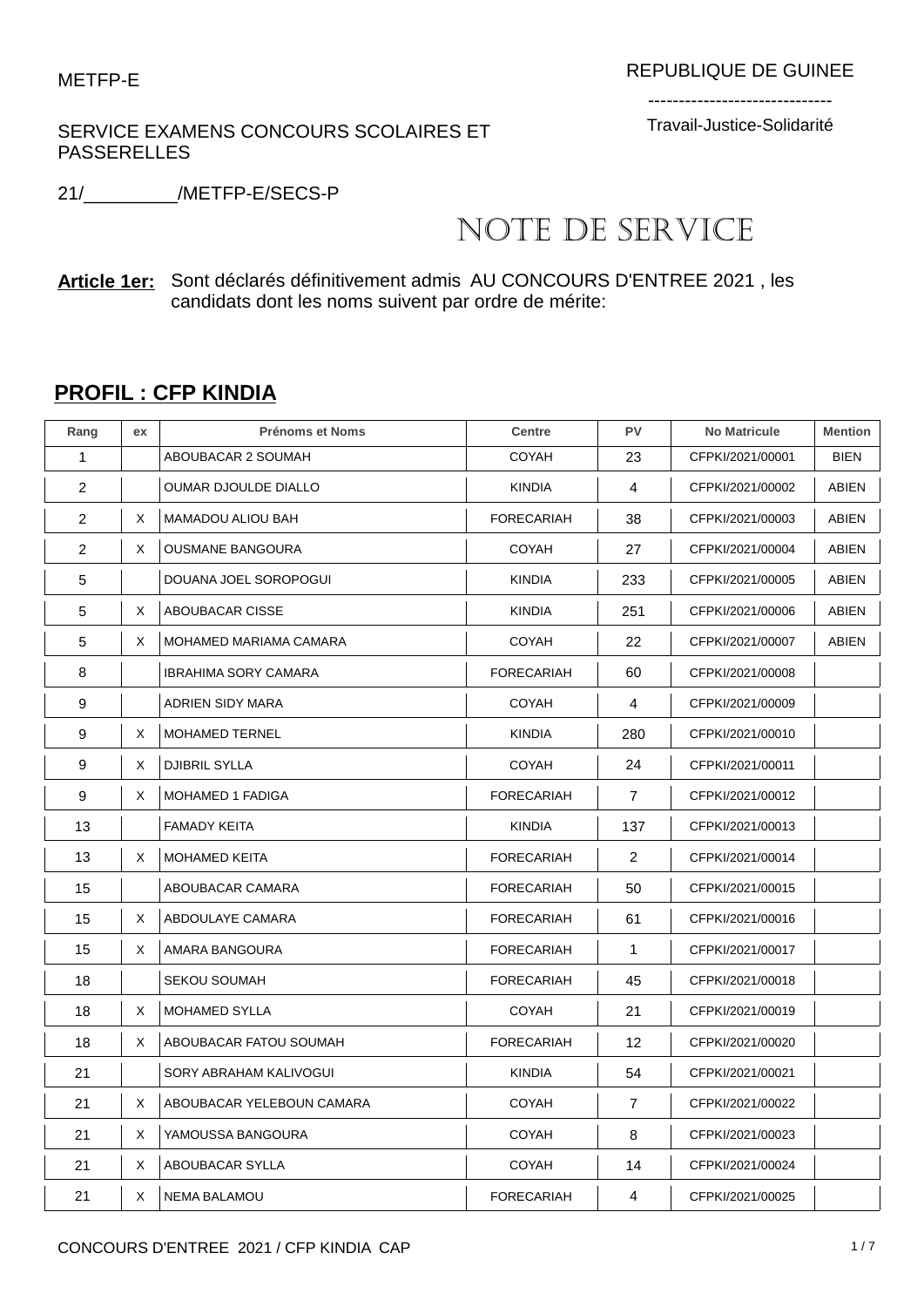| Rang | ex | <b>Prénoms et Noms</b>      | <b>Centre</b>     | <b>PV</b> | <b>No Matricule</b> | <b>Mention</b> |
|------|----|-----------------------------|-------------------|-----------|---------------------|----------------|
| 26   |    | TRHIERNO AMADOU FOFANA      | <b>FORECARIAH</b> | 41        | CFPKI/2021/00026    |                |
| 26   | Χ  | SOULEYMANE CAMARA           | <b>KINDIA</b>     | 193       | CFPKI/2021/00027    |                |
| 26   | X  | ALPHA AGUIBOU BARRY         | <b>COYAH</b>      | 28        | CFPKI/2021/00028    |                |
| 26   | X  | ALHASSANE CAMARA            | <b>COYAH</b>      | 42        | CFPKI/2021/00029    |                |
| 26   | X  | ABDOULAYE CAMARA            | <b>FORECARIAH</b> | 3         | CFPKI/2021/00030    |                |
| 26   | Χ  | OURY BELLA BAH              | <b>KINDIA</b>     | 184       | CFPKI/2021/00031    |                |
| 32   |    | ALHASSANE TOURE             | <b>FORECARIAH</b> | 20        | CFPKI/2021/00032    |                |
| 32   | Χ  | IBRAHIMA SORY DOUMBOUYA     | <b>FORECARIAH</b> | 25        | CFPKI/2021/00033    |                |
| 32   | X  | ABOUBACAR TOURE             | <b>FORECARIAH</b> | 34        | CFPKI/2021/00034    |                |
| 32   | X  | <b>DANIEL TOURE</b>         | <b>FORECARIAH</b> | 40        | CFPKI/2021/00035    |                |
| 32   | X  | ABOUBACAR SYLLA             | <b>FORECARIAH</b> | 51        | CFPKI/2021/00036    |                |
| 32   | Χ  | <b>FODE SYLLA</b>           | <b>FORECARIAH</b> | 56        | CFPKI/2021/00037    |                |
| 32   | X  | <b>IBRAHIMA SORY CAMARA</b> | <b>FORECARIAH</b> | 57        | CFPKI/2021/00038    |                |
| 32   | X  | MOHAMED BANGOURA            | <b>FORECARIAH</b> | 59        | CFPKI/2021/00039    |                |
| 32   | X  | YOUSSOUF CONTE              | <b>COYAH</b>      | 13        | CFPKI/2021/00040    |                |
| 32   | Χ  | <b>IBRAHIMA SORY SYLLA</b>  | <b>COYAH</b>      | 38        | CFPKI/2021/00041    |                |
| 32   | X  | MOHAMED SOUMAH              | <b>COYAH</b>      | 40        | CFPKI/2021/00042    |                |
| 32   | X  | ALMAMY CAMARA               | <b>FORECARIAH</b> | 9         | CFPKI/2021/00043    |                |
| 32   | X  | LANSANA 2 SYLLA             | <b>FORECARIAH</b> | 14        | CFPKI/2021/00044    |                |
| 45   |    | <b>FODE DOUMBOUYA</b>       | <b>FORECARIAH</b> | 23        | CFPKI/2021/00045    |                |
| 45   | X  | MAMADOUBA CAMARAM           | <b>FORECARIAH</b> | 24        | CFPKI/2021/00046    |                |
| 45   | Χ  | <b>MORY TOURE</b>           | <b>FORECARIAH</b> | 33        | CFPKI/2021/00047    |                |
| 45   | X  | <b>MAMADOU YERO SIDIBE</b>  | <b>FORECARIAH</b> | 37        | CFPKI/2021/00048    |                |
| 45   | X  | ABOUBACAR CONTE             | <b>FORECARIAH</b> | 43        | CFPKI/2021/00049    |                |
| 45   | X  | <b>LANA PROSPER GAMAMER</b> | <b>KINDIA</b>     | 27        | CFPKI/2021/00050    |                |
| 45   | X  | MAMADI MANE                 | <b>FORECARIAH</b> | 52        | CFPKI/2021/00051    |                |
| 45   | X  | MOHAMED MBALIA SYLLA        | <b>FORECARIAH</b> | 54        | CFPKI/2021/00052    |                |
| 45   | X  | ABOUBACAR SIDIKI BAH        | <b>FORECARIAH</b> | 58        | CFPKI/2021/00053    |                |
| 45   | X  | TAMBA JONAS KAMANO          | <b>KINDIA</b>     | 52        | CFPKI/2021/00054    |                |
| 45   | X  | KARAMOKO SANGARE            | <b>KINDIA</b>     | 108       | CFPKI/2021/00055    |                |
| 45   | X  | <b>MOUCTAR BAH</b>          | COYAH             | 9         | CFPKI/2021/00056    |                |
| 45   | X  | <b>GASSIM BANGOURA</b>      | <b>COYAH</b>      | 15        | CFPKI/2021/00057    |                |
| 45   | X  | <b>KERFALA CONDE</b>        | <b>KINDIA</b>     | 116       | CFPKI/2021/00058    |                |
| 45   | X  | AUGUSTIN SEKOU KAMANO       | COYAH             | 34        | CFPKI/2021/00059    |                |
| 45   | X  | MOHAMED CAMARA              | <b>KINDIA</b>     | 150       | CFPKI/2021/00060    |                |
| 45   | X  | FOROMO BIENVENU HABA        | <b>KINDIA</b>     | 156       | CFPKI/2021/00061    |                |
| 45   | X  | DJIBRIL CISSE               | <b>KINDIA</b>     | 159       | CFPKI/2021/00062    |                |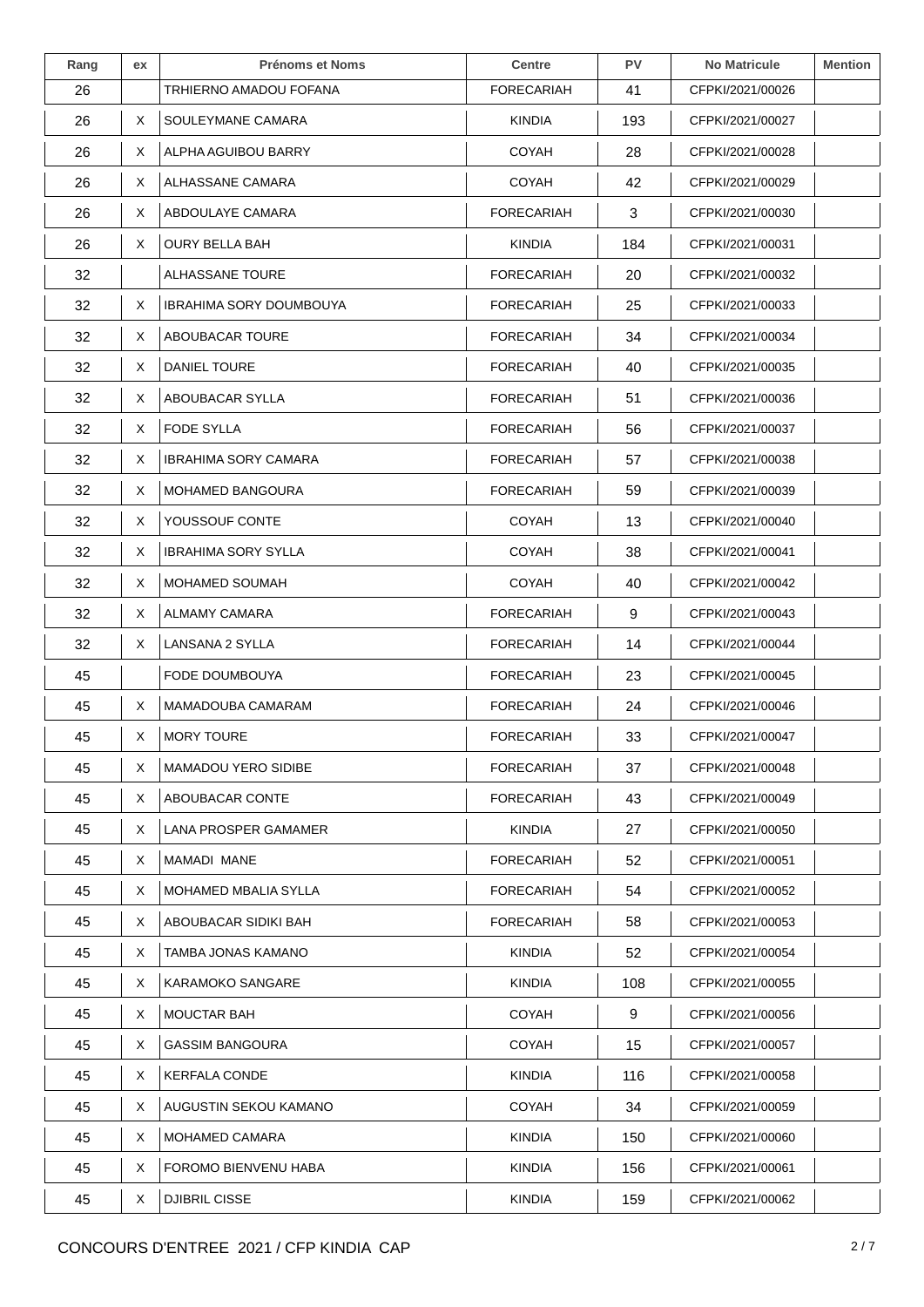| Rang | ex | <b>Prénoms et Noms</b>    | <b>Centre</b>     | <b>PV</b> | <b>No Matricule</b> | Mention |
|------|----|---------------------------|-------------------|-----------|---------------------|---------|
| 45   | X  | <b>MARIAME BANGOURA</b>   | <b>FORECARIAH</b> | 13        | CFPKI/2021/00063    |         |
| 64   |    | MOHAMED 2 CAMARA          | <b>FORECARIAH</b> | 26        | CFPKI/2021/00064    |         |
| 64   | Χ  | FODE 1 CAMARA             | FORECARIAH        | 29        | CFPKI/2021/00065    |         |
| 64   | X  | MOHAMED LAMINE CISSE      | FORECARIAH        | 42        | CFPKI/2021/00066    |         |
| 64   | X  | NFANSOUMANE CAMARA        | <b>FORECARIAH</b> | 44        | CFPKI/2021/00067    |         |
| 64   | X  | <b>ALKHALY TOURE</b>      | <b>FORECARIAH</b> | 47        | CFPKI/2021/00068    |         |
| 64   | X  | MAMADY 4 MARA             | <b>KINDIA</b>     | 33        | CFPKI/2021/00069    |         |
| 64   | X  | KHALIDOU BAH              | <b>KINDIA</b>     | 201       | CFPKI/2021/00070    |         |
| 64   | X  | ALY BADARA CAMARA         | <b>COYAH</b>      | 36        | CFPKI/2021/00071    |         |
| 64   | X  | FODE BANGALY SOUMAH       | <b>COYAH</b>      | 39        | CFPKI/2021/00072    |         |
| 64   | X  | SEYDOUBA BANGOURA         | <b>KINDIA</b>     | 133       | CFPKI/2021/00073    |         |
| 64   | X  | THIERNO RUCKA BARRY       | <b>KINDIA</b>     | 157       | CFPKI/2021/00074    |         |
| 64   | X  | SALIFOU CISSE             | <b>FORECARIAH</b> | 8         | CFPKI/2021/00075    |         |
| 64   | X  | MOHAMED MOUSTAPHA CAMARA  | <b>FORECARIAH</b> | 10        | CFPKI/2021/00076    |         |
| 64   | X  | YOUSSOUF SOUMAH           | <b>FORECARIAH</b> | 16        | CFPKI/2021/00077    |         |
| 78   |    | DJIBRIL CISSE             | <b>FORECARIAH</b> | 32        | CFPKI/2021/00078    |         |
| 78   | X  | LAVILE TOUPOU             | <b>KINDIA</b>     | 29        | CFPKI/2021/00079    |         |
| 78   | X  | <b>ISSA TETE BANGOURA</b> | <b>FORECARIAH</b> | 48        | CFPKI/2021/00080    |         |
| 78   | X  | ABDOULAYE CONDE           | <b>KINDIA</b>     | 56        | CFPKI/2021/00081    |         |
| 78   | X  | <b>KOROWO MARA</b>        | <b>COYAH</b>      | 6         | CFPKI/2021/00082    |         |
| 78   | X  | <b>MOHAMED CAMARA</b>     | KINDIA            | 118       | CFPKI/2021/00083    |         |
| 78   | X  | <b>KELETIGUI CAMARA</b>   | <b>COYAH</b>      | 29        | CFPKI/2021/00084    |         |
| 78   | X  | <b>SEKOU SYLLA</b>        | <b>KINDIA</b>     | 127       | CFPKI/2021/00085    |         |
| 78   | X  | MOHAMED LAMINE SOUMAHULM  | FORECARIAH        | 15        | CFPKI/2021/00086    |         |
| 78   | X  | <b>ISSIAGHA DIALLO</b>    | <b>KINDIA</b>     | 183       | CFPKI/2021/00087    |         |
| 78   | X  | <b>MOHAMED SYLLA</b>      | <b>FORECARIAH</b> | 17        | CFPKI/2021/00088    |         |
| 89   |    | <b>APPOLINAIRE TRAORE</b> | <b>KINDIA</b>     | 19        | CFPKI/2021/00089    |         |
| 89   | Χ  | KANKE YAKHA TOURE         | <b>FORECARIAH</b> | 27        | CFPKI/2021/00090    |         |
| 89   | X  | JEAN CLAUDE GBAMOU        | <b>FORECARIAH</b> | 31        | CFPKI/2021/00091    |         |
| 89   | X  | <b>MAMOUDOU BARRY</b>     | <b>KINDIA</b>     | 191       | CFPKI/2021/00092    |         |
| 89   | X  | TAMBA MARCEL TENGUIANO    | <b>KINDIA</b>     | 71        | CFPKI/2021/00093    |         |
| 89   | Χ  | ABDOULAYE SYLLA           | <b>KINDIA</b>     | 115       | CFPKI/2021/00094    |         |
| 89   | X  | <b>KERFALA SYLLA</b>      | <b>KINDIA</b>     | 117       | CFPKI/2021/00095    |         |
| 89   | X  | KABA BANGOURA             | COYAH             | 33        | CFPKI/2021/00096    |         |
| 89   | Χ  | MAMADOU DIAN KOUROUMA     | <b>KINDIA</b>     | 144       | CFPKI/2021/00097    |         |
| 89   | X  | ABOUBACAR SIDIKI SOUMAH   | <b>KINDIA</b>     | 148       | CFPKI/2021/00098    |         |
| 89   | X  | MOHAMED FOFANA            | <b>KINDIA</b>     | 149       | CFPKI/2021/00099    |         |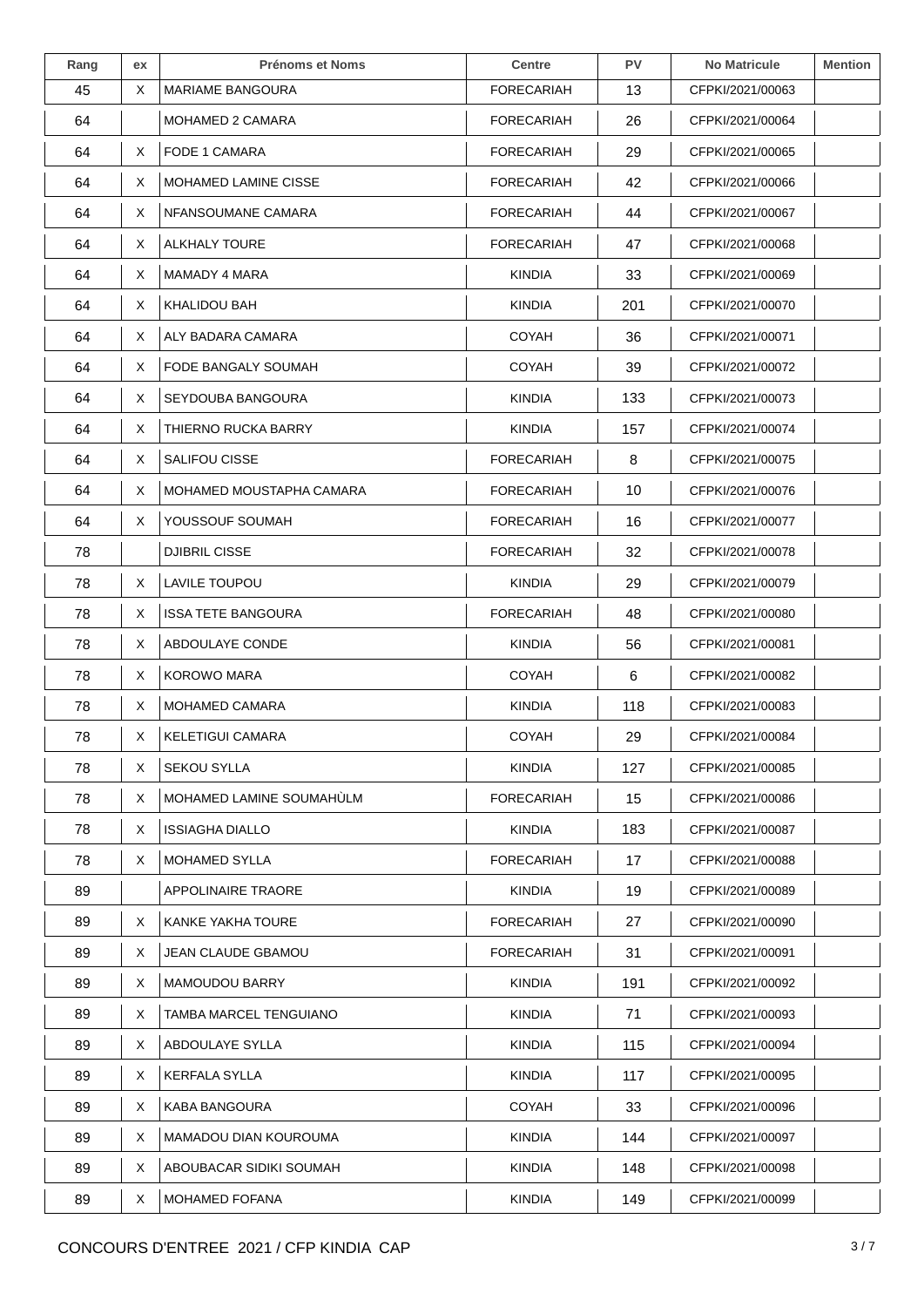| Rang | ex | <b>Prénoms et Noms</b>  | <b>Centre</b>     | <b>PV</b>      | <b>No Matricule</b> | <b>Mention</b> |
|------|----|-------------------------|-------------------|----------------|---------------------|----------------|
| 89   | X. | IBRAHIMA SORY SOUMAH    | KINDIA            | 152            | CFPKI/2021/00100    |                |
| 89   | X  | ABDOUL AZIZ BARRY       | <b>KINDIA</b>     | 177            | CFPKI/2021/00101    |                |
| 89   | X  | ABDOULAYE BANGOURA      | <b>KINDIA</b>     | 180            | CFPKI/2021/00102    |                |
| 103  |    | THIERNO SANOUSSY DIALLO | <b>FORECARIAH</b> | 18             | CFPKI/2021/00103    |                |
| 103  | X  | <b>FODE CAMARA</b>      | <b>FORECARIAH</b> | 19             | CFPKI/2021/00104    |                |
| 103  | X  | <b>MARIAMA BARRY</b>    | <b>FORECARIAH</b> | 36             | CFPKI/2021/00105    |                |
| 103  | X. | <b>VABOYE KEITA</b>     | <b>KINDIA</b>     | 20             | CFPKI/2021/00106    |                |
| 103  | X. | LAMINE FOFANA           | FORECARIAH        | 46             | CFPKI/2021/00107    |                |
| 103  | X. | <b>BAFODE DOUMBOUYA</b> | <b>FORECARIAH</b> | 49             | CFPKI/2021/00108    |                |
| 103  | X. | <b>ERNEST OUA</b>       | <b>FORECARIAH</b> | 53             | CFPKI/2021/00109    |                |
| 103  | X  | PIERRE BILIVOGUI        | <b>KINDIA</b>     | 40             | CFPKI/2021/00110    |                |
| 103  | X. | <b>MORIBA WELAMOU</b>   | <b>FORECARIAH</b> | 55             | CFPKI/2021/00111    |                |
| 103  | X  | FODE CAMARA             | <b>KINDIA</b>     | 49             | CFPKI/2021/00112    |                |
| 103  | X  | DAOUDA SOW              | <b>KINDIA</b>     | 50             | CFPKI/2021/00113    |                |
| 103  | X  | <b>CECE MOLMOU</b>      | <b>KINDIA</b>     | 196            | CFPKI/2021/00114    |                |
| 103  | X  | KOLY FANGADOYNO         | <b>KINDIA</b>     | 51             | CFPKI/2021/00115    |                |
| 103  | X. | NENA SOUA LAMAH         | <b>KINDIA</b>     | 197            | CFPKI/2021/00116    |                |
| 103  | X. | DANIEL MATHOS SOROMOU   | KINDIA            | 59             | CFPKI/2021/00117    |                |
| 103  | X  | LONCENY CAMARA          | <b>KINDIA</b>     | 73             | CFPKI/2021/00118    |                |
| 103  | X  | YOUSSOUF CISSE          | <b>KINDIA</b>     | 225            | CFPKI/2021/00119    |                |
| 103  | X. | <b>MORY OUMAR KEITA</b> | COYAH             | $\overline{2}$ | CFPKI/2021/00120    |                |
| 103  | X. | <b>ISMAEL BANGOURA</b>  | <b>COYAH</b>      | 3              | CFPKI/2021/00121    |                |
| 103  | X  | <b>MARIAMA SALL</b>     | <b>COYAH</b>      | 12             | CFPKI/2021/00122    |                |
| 103  | X  | ABDOULAYE SYLLA         | <b>KINDIA</b>     | 113            | CFPKI/2021/00123    |                |
| 103  | X  | ABOUBACAR SYLLA         | <b>KINDIA</b>     | 114            | CFPKI/2021/00124    |                |
| 103  | X. | SEYDOUBA CAMARA         | <b>KINDIA</b>     | 134            | CFPKI/2021/00125    |                |
| 103  | X  | <b>MOHAMED CAMARA</b>   | <b>KINDIA</b>     | 172            | CFPKI/2021/00126    |                |
| 103  | X. | MAMADOU BELLA BAH       | <b>KINDIA</b>     | 178            | CFPKI/2021/00127    |                |
| 103  | X  | MOHAMED LAMINE TOURE    | <b>FORECARIAH</b> | 5              | CFPKI/2021/00128    |                |
| 103  | X. | ALPHA MAMADOU FOFANA    | FORECARIAH        | 11             | CFPKI/2021/00129    |                |
| 130  |    | ABDOULAYE 2 BANGOURA    | <b>FORECARIAH</b> | 22             | CFPKI/2021/00130    |                |
| 130  | X  | NFAMOUSSA CAMARA        | <b>FORECARIAH</b> | 30             | CFPKI/2021/00131    |                |
| 130  | X  | MOHAMED KABA            | <b>DUBREKA</b>    | 5              | CFPKI/2021/00132    |                |
| 130  | X. | ALMAMY KEITA            | <b>DUBREKA</b>    | 4              | CFPKI/2021/00133    |                |
| 130  | X  | <b>SEKOUBA OULARE</b>   | <b>KINDIA</b>     | 192            | CFPKI/2021/00134    |                |
| 130  | X. | ALPHA OUMAR SOW         | <b>KINDIA</b>     | 194            | CFPKI/2021/00135    |                |
| 130  | X  | JACOB HABA              | <b>KINDIA</b>     | 203            | CFPKI/2021/00136    |                |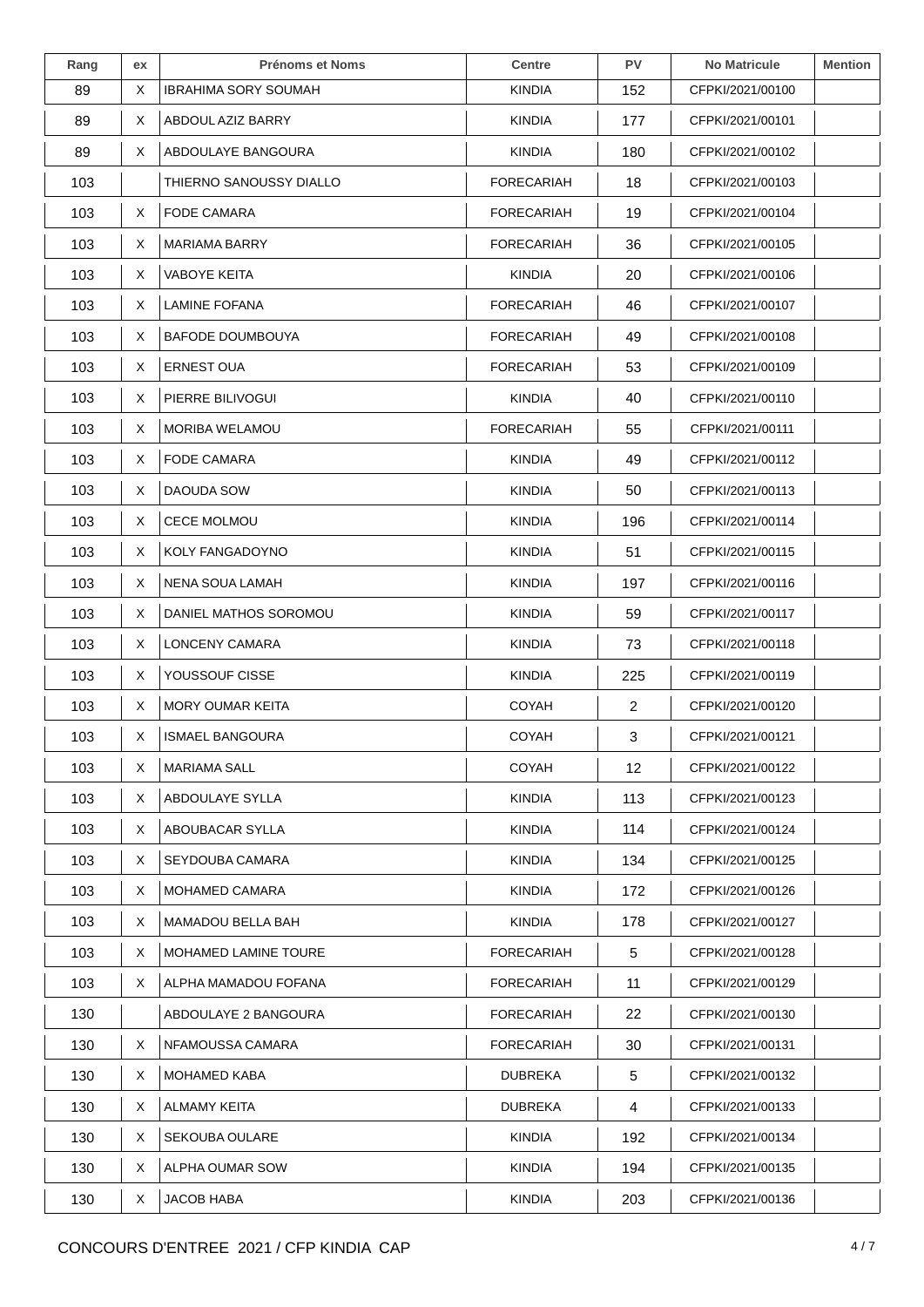| Rang | ex | <b>Prénoms et Noms</b>           | <b>Centre</b>     | <b>PV</b> | <b>No Matricule</b> | <b>Mention</b> |
|------|----|----------------------------------|-------------------|-----------|---------------------|----------------|
| 130  | X  | <b>OUSMANE CAMARA</b>            | <b>KINDIA</b>     | 76        | CFPKI/2021/00137    |                |
| 130  | X  | MOHAMED CAMARA                   | <b>KINDIA</b>     | 249       | CFPKI/2021/00138    |                |
| 130  | X  | <b>MANGUE CAMARA</b>             | <b>COYAH</b>      | 10        | CFPKI/2021/00139    |                |
| 130  | X. | MAMOUDOU CAMARA                  | <b>COYAH</b>      | 16        | CFPKI/2021/00140    |                |
| 130  | X  | <b>OUSMANE KADIATOU BANGOURA</b> | <b>COYAH</b>      | 37        | CFPKI/2021/00141    |                |
| 130  | X  | SEYDOUBA CAMARA                  | <b>COYAH</b>      | 41        | CFPKI/2021/00142    |                |
| 130  | X. | <b>SEKOU CAMARA</b>              | <b>KINDIA</b>     | 151       | CFPKI/2021/00143    |                |
| 130  | X. | <b>MORLAYE SYLLA</b>             | <b>KINDIA</b>     | 161       | CFPKI/2021/00144    |                |
| 130  | X  | SEYDOU DIALLO                    | <b>KINDIA</b>     | 169       | CFPKI/2021/00145    |                |
| 130  | X  | NFAMOUSSA CAMARA                 | <b>KINDIA</b>     | 173       | CFPKI/2021/00146    |                |
| 130  | X  | ABDOUL HAMIDOU BARRY             | <b>KINDIA</b>     | 174       | CFPKI/2021/00147    |                |
| 130  | X  | <b>ISMAEL BANGOURA</b>           | <b>FORECARIAH</b> | 6         | CFPKI/2021/00148    |                |
| 149  |    | <b>MAMADOU ALPHA DIALLO</b>      | <b>KINDIA</b>     | 186       | CFPKI/2021/00149    |                |
| 149  | X  | <b>OUMAR FAROUCK KEITA</b>       | <b>KINDIA</b>     | 188       | CFPKI/2021/00150    |                |
| 149  | X  | SALAMANA BARRY                   | <b>DUBREKA</b>    | 3         | CFPKI/2021/00151    |                |
| 149  | X  | <b>MAMADOU SIRE BARRY</b>        | <b>KINDIA</b>     | 25        | CFPKI/2021/00152    |                |
| 149  | X. | ALYA CONDE                       | <b>KINDIA</b>     | 34        | CFPKI/2021/00153    |                |
| 149  | X. | <b>GNANGA REMY KOLAMOU</b>       | <b>KINDIA</b>     | 47        | CFPKI/2021/00154    |                |
| 149  | X  | <b>AMARA NAIKTE</b>              | <b>KINDIA</b>     | 213       | CFPKI/2021/00155    |                |
| 149  | X. | MOHAMED DIABATE                  | <b>KINDIA</b>     | 77        | CFPKI/2021/00156    |                |
| 149  | X. | ALHASSANE BANGOURA               | KINDIA            | 87        | CFPKI/2021/00157    |                |
| 149  | X  | <b>DJIBRIL TRAORE</b>            | <b>KINDIA</b>     | 236       | CFPKI/2021/00158    |                |
| 149  | X. | ALIOU BOBO BARRY                 | <b>KINDIA</b>     | 96        | CFPKI/2021/00159    |                |
| 149  | X. | IBRAHIMA KALIL SANE              | <b>KINDIA</b>     | 278       | CFPKI/2021/00160    |                |
| 149  | X. | <b>MORLAYE SYLLA</b>             | COYAH             | 18        | CFPKI/2021/00161    |                |
| 149  | X. | <b>ABDOURAHIM BARRY</b>          | <b>KINDIA</b>     | 129       | CFPKI/2021/00162    |                |
| 149  | X  | MOHAMED CAMARA                   | <b>KINDIA</b>     | 140       | CFPKI/2021/00163    |                |
| 149  | X  | ALGASSIMOU BARRY                 | <b>KINDIA</b>     | 160       | CFPKI/2021/00164    |                |
| 149  | X. | ABDOULAYE CAMARA                 | <b>KINDIA</b>     | 179       | CFPKI/2021/00165    |                |
| 166  |    | MAMADI KOUYATE                   | KINDIA            | 44        | CFPKI/2021/00166    |                |
| 166  | X. | MAMADOU HASSIOU BAH              | <b>KINDIA</b>     | 48        | CFPKI/2021/00167    |                |
| 166  | X  | <b>MOHAMED CAMARA</b>            | <b>KINDIA</b>     | 91        | CFPKI/2021/00168    |                |
| 166  | X  | <b>MAMADOU DJOUMA DIALLO</b>     | <b>KINDIA</b>     | 238       | CFPKI/2021/00169    |                |
| 166  | X. | ALMAMY SOUMAH                    | <b>KINDIA</b>     | 241       | CFPKI/2021/00170    |                |
| 166  | X  | ALPHONSE KOLOMOU                 | <b>KINDIA</b>     | 270       | CFPKI/2021/00171    |                |
| 166  | X  | THIERNO MAMADOU BOBO TOURE       | <b>KINDIA</b>     | 130       | CFPKI/2021/00172    |                |
| 166  | X  | MAMADOU MOUCTAR SOW              | <b>KINDIA</b>     | 146       | CFPKI/2021/00173    |                |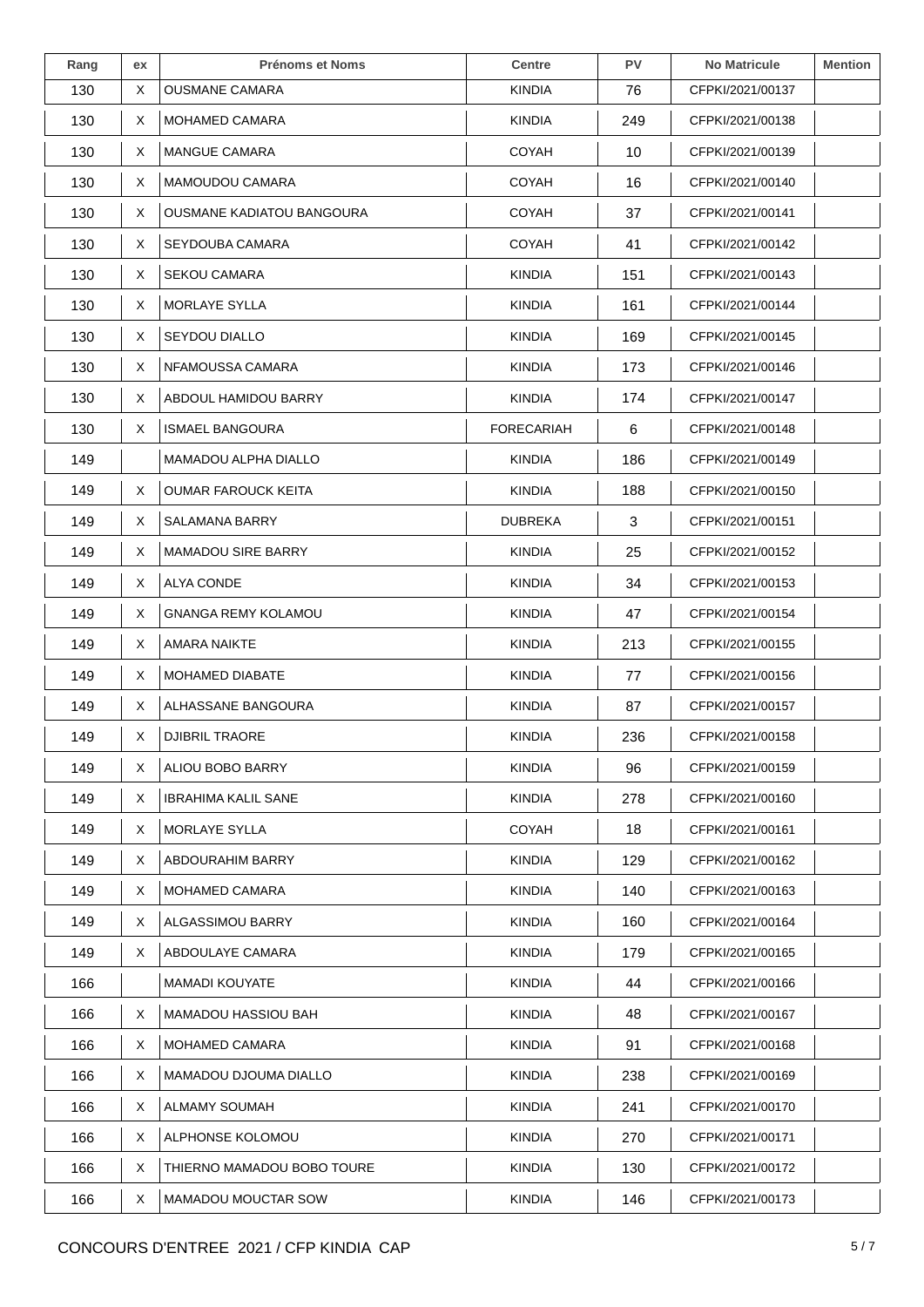| Rang | ex | <b>Prénoms et Noms</b>      | <b>Centre</b>     | <b>PV</b>    | <b>No Matricule</b> | <b>Mention</b> |
|------|----|-----------------------------|-------------------|--------------|---------------------|----------------|
| 166  | X  | YOUSSOUF SYLLA              | <b>KINDIA</b>     | 165          | CFPKI/2021/00174    |                |
| 166  | X. | <b>BLAISE NABY BANGOURA</b> | <b>KINDIA</b>     | 167          | CFPKI/2021/00175    |                |
| 166  | X  | <b>ISMAEL LELANO</b>        | <b>KINDIA</b>     | 176          | CFPKI/2021/00176    |                |
| 177  |    | AMARA FOFANA                | <b>FORECARIAH</b> | 21           | CFPKI/2021/00177    |                |
| 177  | X  | <b>MOHAMED SARAN TRAORE</b> | <b>DUBREKA</b>    | $\mathbf{1}$ | CFPKI/2021/00178    |                |
| 177  | X  | <b>FOFI KOIVOGUI</b>        | <b>KINDIA</b>     | 26           | CFPKI/2021/00179    |                |
| 177  | X. | <b>IBRAHIMA SYLLA</b>       | <b>KINDIA</b>     | 31           | CFPKI/2021/00180    |                |
| 177  | X. | <b>MOHAMED CAMARA</b>       | <b>KINDIA</b>     | 200          | CFPKI/2021/00181    |                |
| 177  | X  | <b>ROGER MAHOMY</b>         | <b>KINDIA</b>     | 57           | CFPKI/2021/00182    |                |
| 177  | X  | <b>MAMADI ISSA SANGARE</b>  | <b>KINDIA</b>     | 65           | CFPKI/2021/00183    |                |
| 177  | X. | MOUSSA SOUMAH               | <b>KINDIA</b>     | 79           | CFPKI/2021/00184    |                |
| 177  | X  | <b>SEKOU SYLLA</b>          | <b>KINDIA</b>     | 85           | CFPKI/2021/00185    |                |
| 177  | X. | MAMADOU KABA DOUMBOUYA      | <b>TELEMELE</b>   | 2            | CFPKI/2021/00186    |                |
| 177  | X  | ABOUBACAR CAMARA            | <b>KINDIA</b>     | 240          | CFPKI/2021/00187    |                |
| 177  | X  | SOULEYMANE CAMARA           | <b>TELEMELE</b>   | 3            | CFPKI/2021/00188    |                |
| 177  | X  | YAMOUSSA BANGOURA           | <b>KINDIA</b>     | 109          | CFPKI/2021/00189    |                |
| 177  | X. | <b>MOHAMED CAMARA</b>       | <b>KINDIA</b>     | 281          | CFPKI/2021/00190    |                |
| 177  | X. | <b>ALY SYLLA</b>            | <b>KINDIA</b>     | 295          | CFPKI/2021/00191    |                |
| 177  | X  | MAMADOUBA SYLLA             | <b>KINDIA</b>     | 297          | CFPKI/2021/00192    |                |
| 177  | X  | <b>IBRAHIMA CAMARA</b>      | <b>KINDIA</b>     | 120          | CFPKI/2021/00193    |                |
| 177  | X. | MOUSSA KOUROUMA             | KINDIA            | 131          | CFPKI/2021/00194    |                |
| 177  | X  | NANSANA CONDE               | <b>KINDIA</b>     | 141          | CFPKI/2021/00195    |                |
| 177  | X. | ALSENY CAMARA               | <b>KINDIA</b>     | 154          | CFPKI/2021/00196    |                |
| 177  | X. | SALIFOU CAMARA              | <b>KINDIA</b>     | 166          | CFPKI/2021/00197    |                |
| 198  |    | <b>IBRAHIMA CAMARA</b>      | <b>KINDIA</b>     | 7            | CFPKI/2021/00198    |                |
| 198  | X  | FODE MAMADOU CAMARA         | <b>KINDIA</b>     | 41           | CFPKI/2021/00199    |                |
| 198  | X. | CE DAVID NIAMY              | <b>KINDIA</b>     | 45           | CFPKI/2021/00200    |                |
| 198  | X. | ALHASSANE CAMARA            | <b>KINDIA</b>     | 202          | CFPKI/2021/00201    |                |
| 198  | X. | FODE MOUSSA SYLLA           | <b>KINDIA</b>     | 58           | CFPKI/2021/00202    |                |
| 198  | X. | <b>MOHAMED KEITA</b>        | <b>KINDIA</b>     | 67           | CFPKI/2021/00203    |                |
| 198  | X. | ALPHA OUMAR BARRY           | <b>KINDIA</b>     | 88           | CFPKI/2021/00204    |                |
| 198  | X  | <b>ALSENY BARRY</b>         | <b>KINDIA</b>     | 89           | CFPKI/2021/00205    |                |
| 198  | X. | FATOUMATA BINTA DIALLO      | <b>TELEMELE</b>   | 1            | CFPKI/2021/00206    |                |
| 198  | X. | DJIBRIL SIDIBE              | <b>KINDIA</b>     | 90           | CFPKI/2021/00207    |                |
| 198  | X  | AMADOU SYLLA                | <b>TELEMELE</b>   | 4            | CFPKI/2021/00208    |                |
| 198  | X  | THIERNO MADJOU DIALLO       | TELEMELE          | 7            | CFPKI/2021/00209    |                |
| 198  | X  | MOHAMED TRAORE              | COYAH             | 1            | CFPKI/2021/00210    |                |